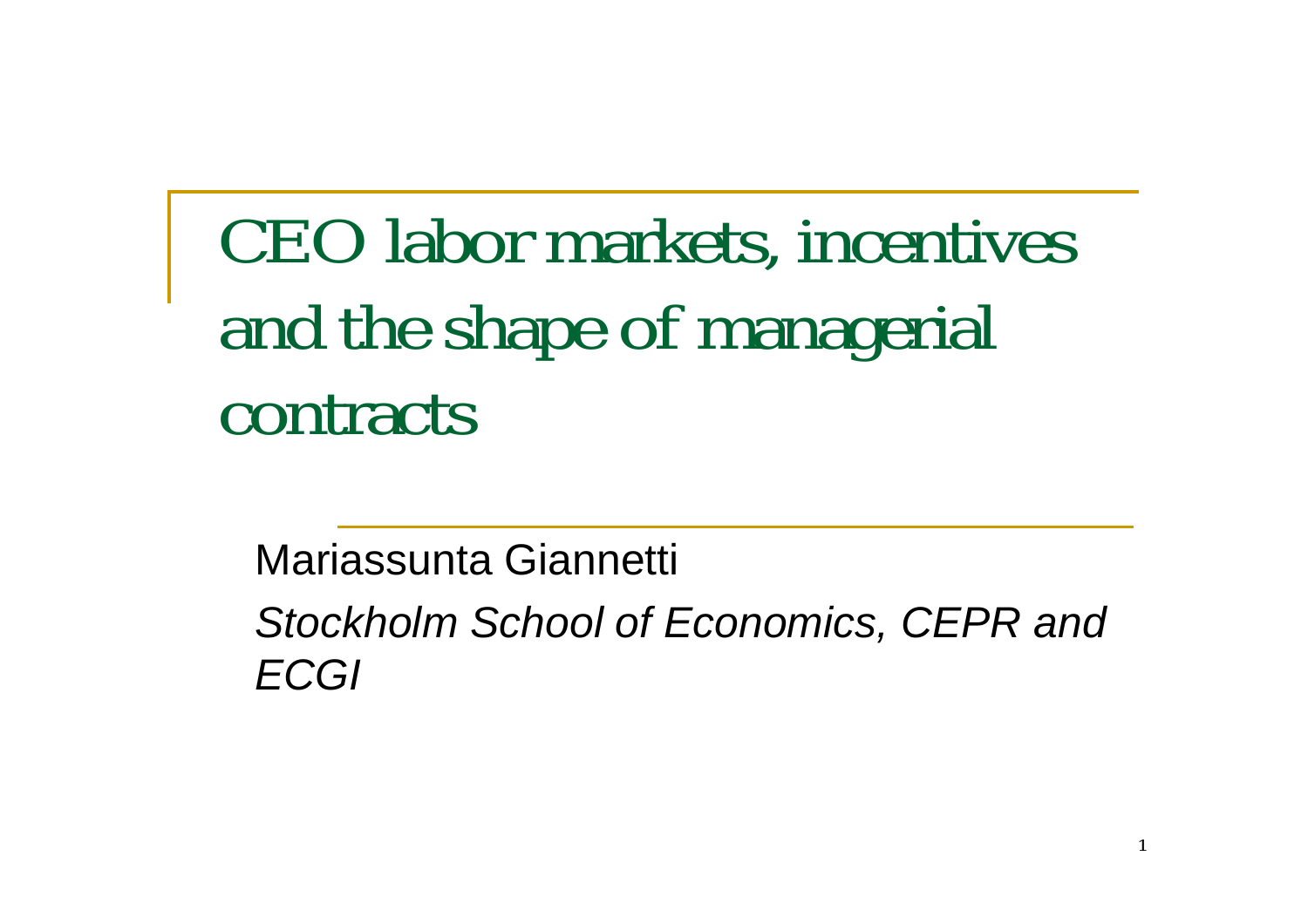#### CEO compensation

- U.S. CEOs earn much more than (and differently from) CEOs in other countries
	- □ High level of performance-based compensation and especially stock options
	- □ Short vs. long-term compensation
		- $\mathbb{R}^3$  More than half of their remuneration comes from **long-term incentives**.
			- ❏ Source: Towers Perrin Worldwide Total Remuneration 2001-2002.
			- ❏ Abow d and Bognanno (1995)
		- E In Europe, the U.K. is the most similar to the U.S., but with lower compensation and long-term incentives.
			- ❏ Conyon and Schwalbach (1999)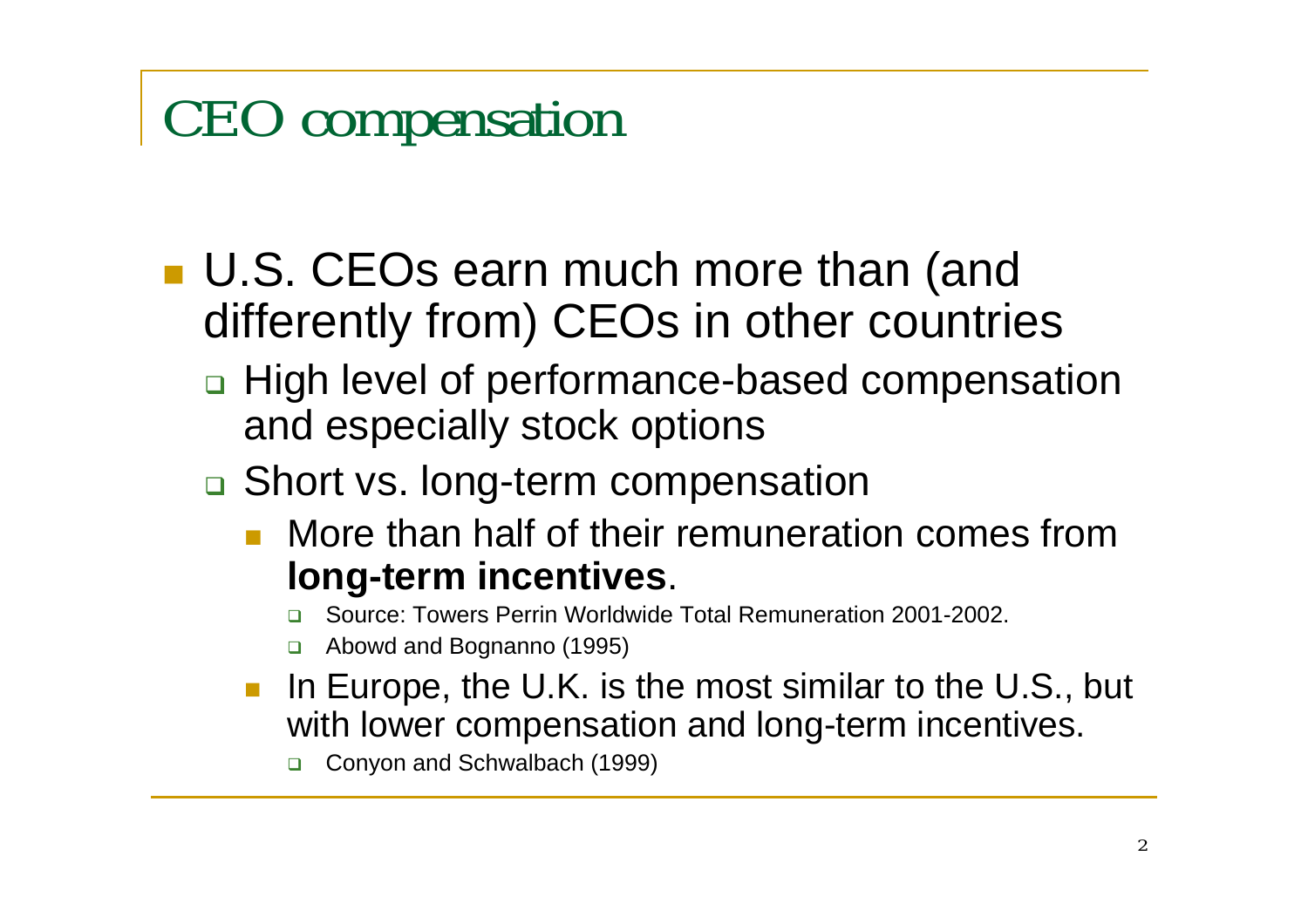Argentina Australia Belgium Brazil Canada tina (Hong Kong SAR) China (Shanghai) France Germany **Italy** Japan Malaysia Mexico **Netherlands** New Zealand Sincepore South Africa South Kores Spain Sweden Switzerland Teiwan Theiland **United Kingdom United States** Wanezuela



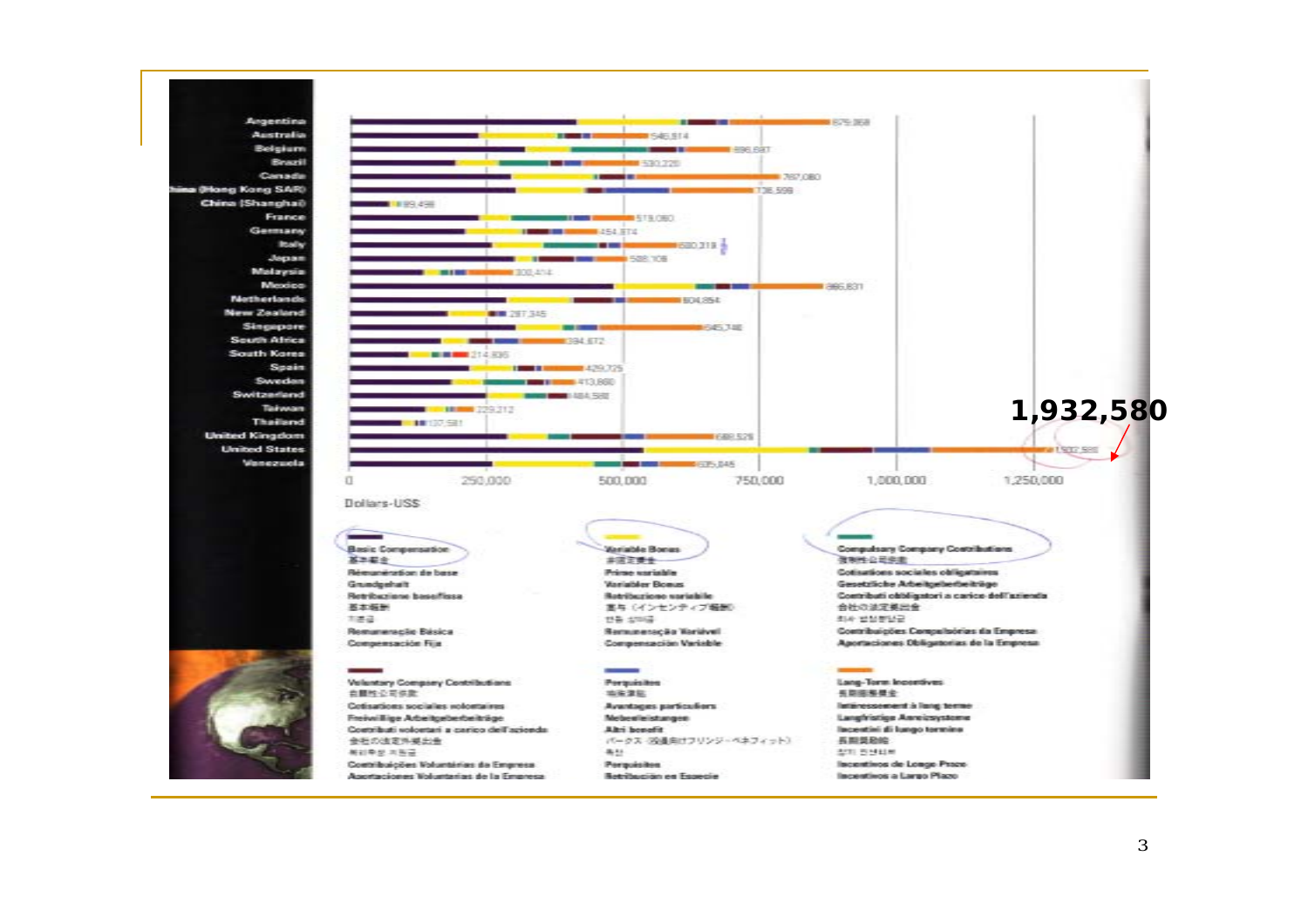#### What can explain differences in CEO contracts?

- pa.<br>Kabupatèn **The literature on CEO compensation** has "dissected" U.S. CEO contracts
	- □ Separation of ownership and control: Monetary compensation substitutes extraction of private benefits
		- But then why long-term incentives?
	- □ Power Theory of Managerial Compensation (Bebchuk and Fried, 2004)
		- Managers have more power when there are no controlling shareholders
		- $\overline{\mathcal{A}}$  Long-term incentive plans would cause less public outrage than cash payments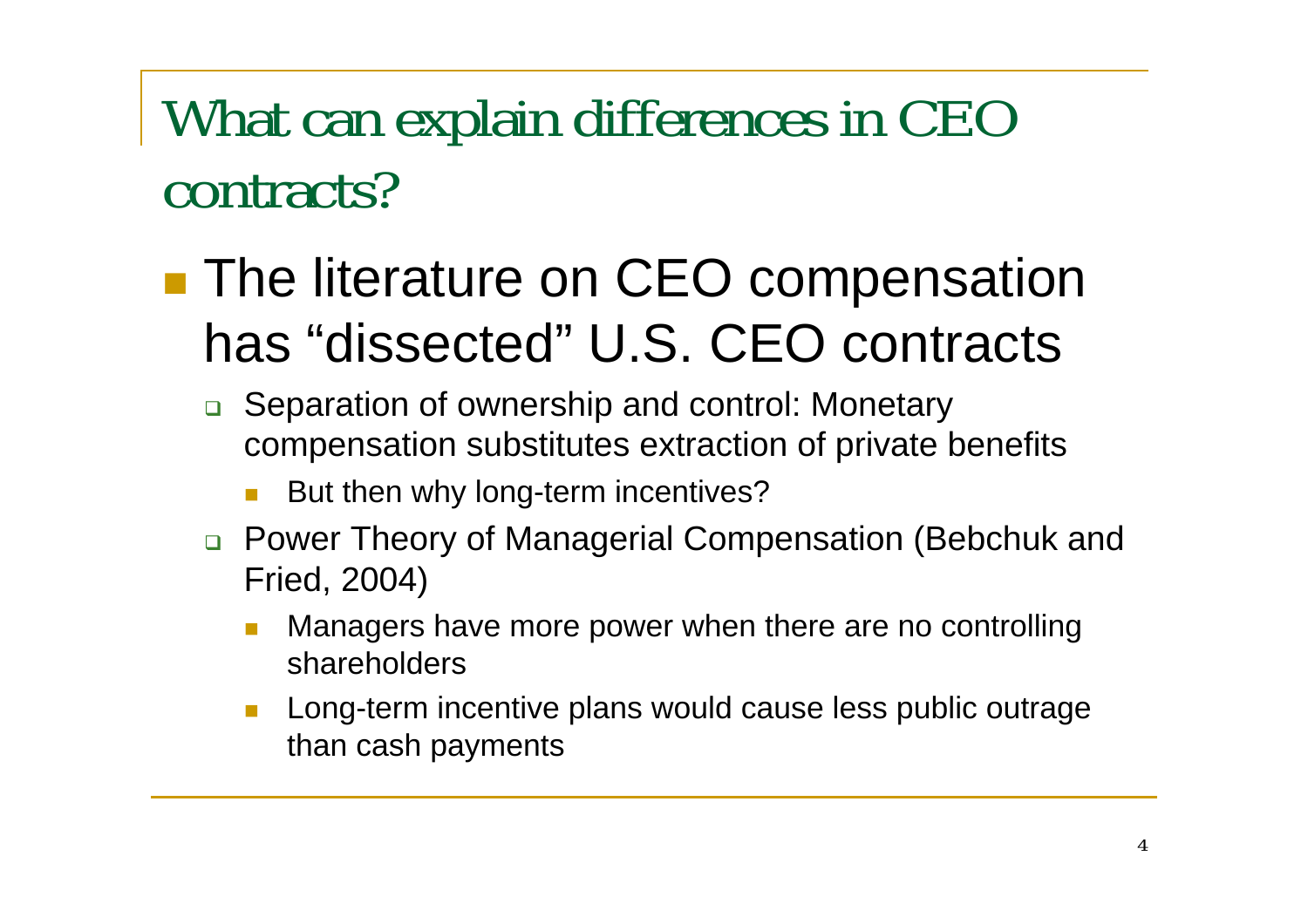#### What can explain differences in CEO contracts? (II)

- Optimal contracts?
	- Holmström and Kaplan (2003)
	- *"The fact that the shareholders of U.S. companies earned higher returns even after payments to management does not support the claim that the U.S. system of executive pay is defined inefficiently; if anything, shareholders appear to be better off with the U.S. system of executive pay than with the systems that prevail in other countries."*
	- □ Recent papers do not find evidence in favor of the CEO capture view
		- F Lowry and Murphy (2005)
		- Rajgopal, Shevlin, and Zamora (2005)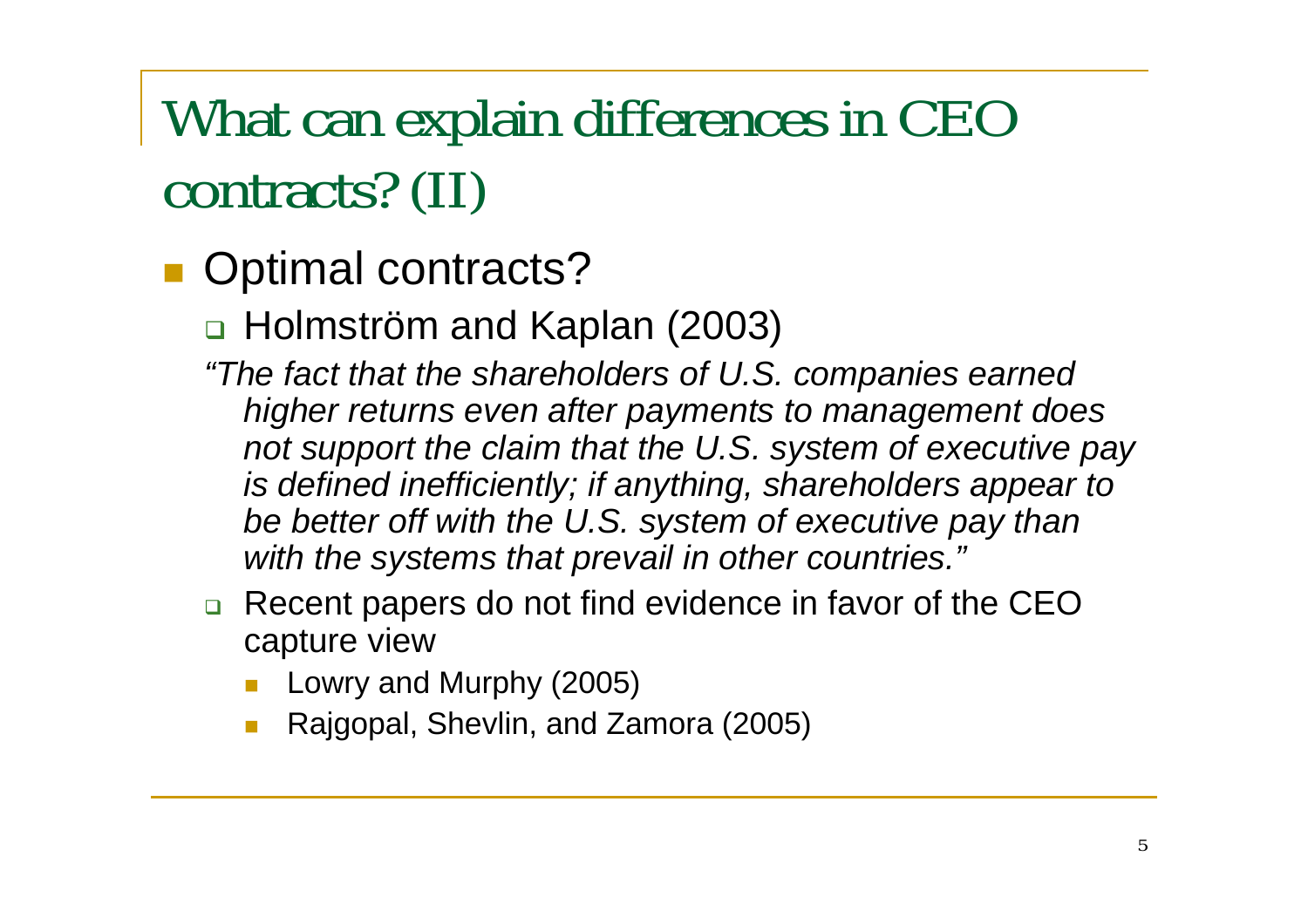# **Objective**

- Can differences in managerial labor market account for differences in managerial contracts?
	- □ Retention and incentive problems more severe in some companies and/or in some countries
	- □ Relevant factors
		- $\Box$ Demand for professional managers
		- $\Box$ Potential visibility of the CEO's actions
		- $\Box$ Firm size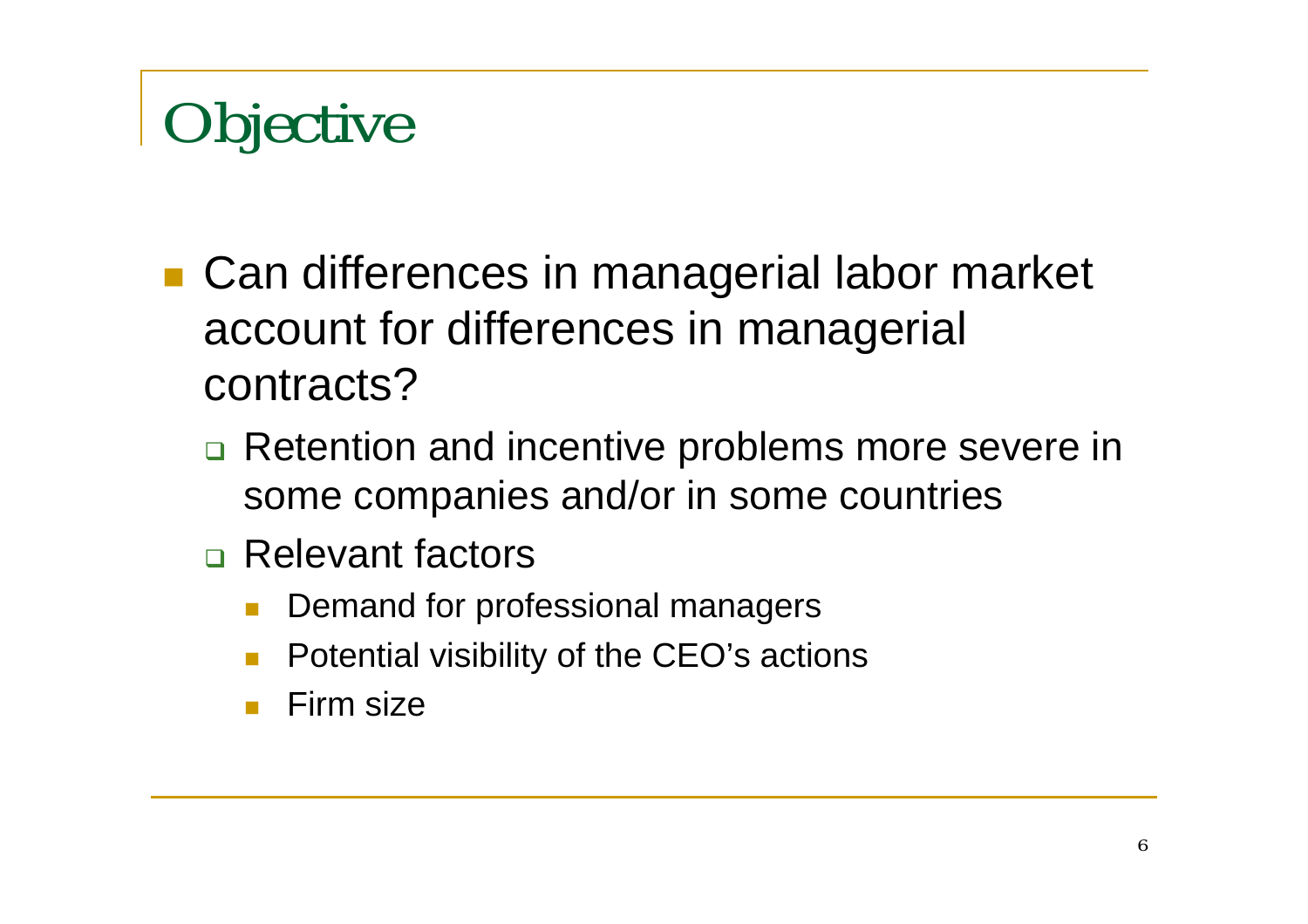## Related literature

- Outside options and CEO compensation (Oyer, 2004; Himmelberg and Hubbard, 2000)
	- □ While previous studies emphasize the participation constraint, I focus on the incentivecompatibility constraint
- **Massive literature on short-termism** 
	- □ More long-term compensation (restricted stocks) when career concerns are stronger
		- Narayanan (1985 and 1996); Stein (1988 and 1989); Holmström and Ricart i Costa (1986)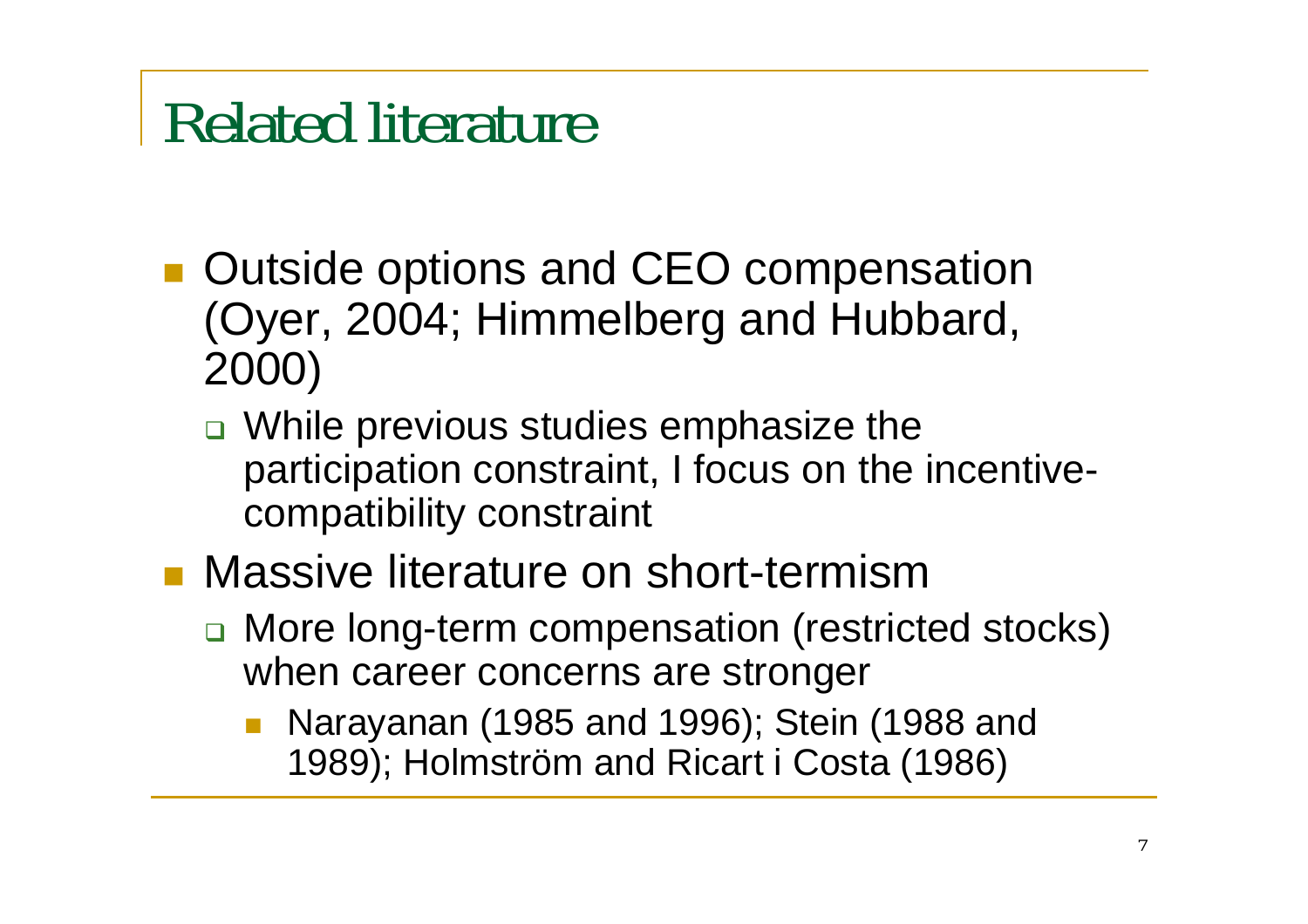# This paper

- An optimal contract explanation for the crosssectional differences in CEO compensation
	- □ Can short-term contracts (salary+bonus) be optimal when managers have career concerns?
	- □ Why to award non restricted stocks?
		- $\Box$ When are they optimal and when are they not?
	- □ The effect of equity overvaluation on optimal contracts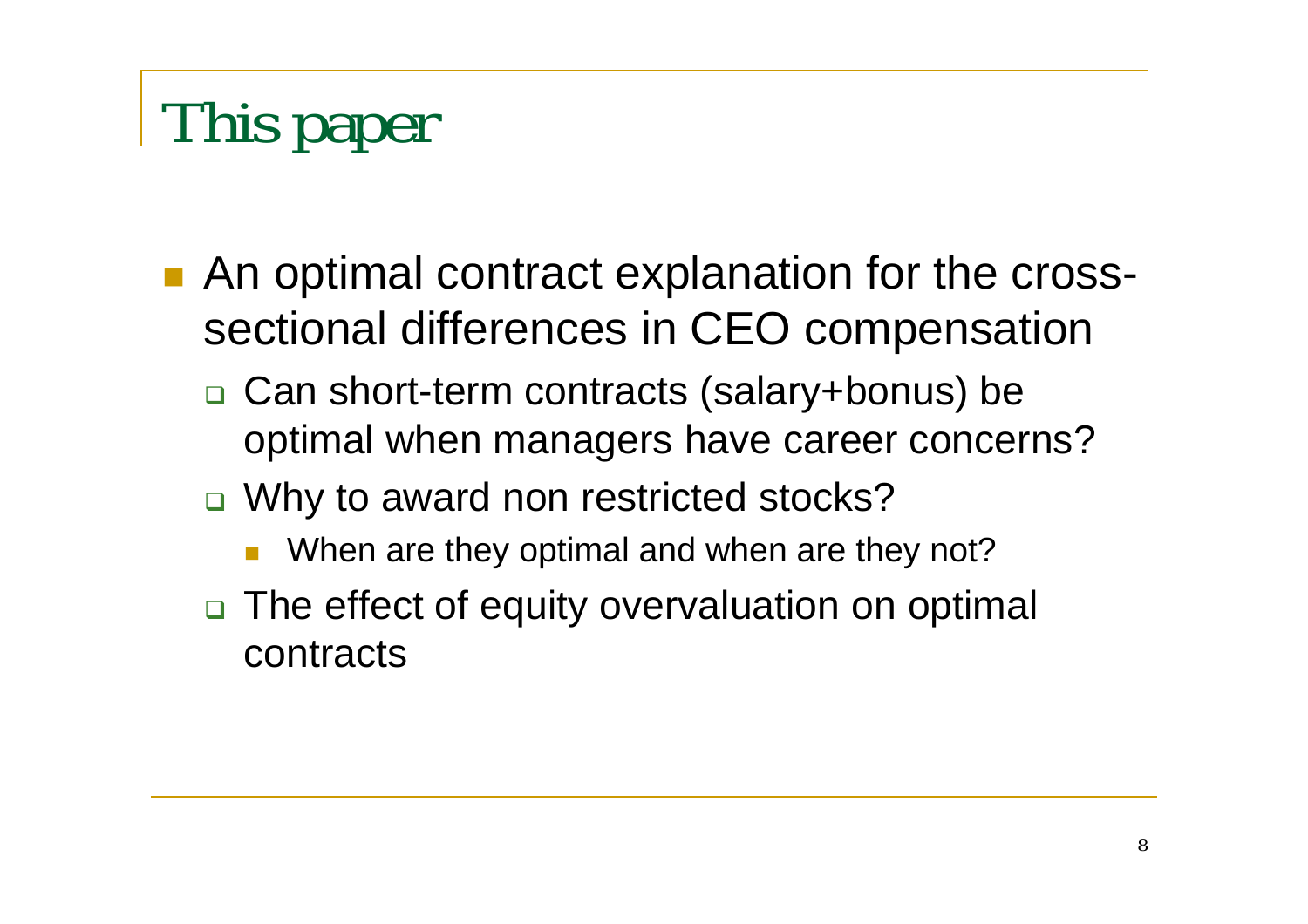## The model's intuition

- $\overline{\mathcal{A}}$  The manager faces a trade off between undertaking an efficient **long-term investment** (if available) or taking actions that provide to the market **early signals of managerial ability/the probability of an outside offer**
	- $\Box$  If investment is not observable and non-contractible, the optimal contract should affect how the strategy is chosen.
- $\mathcal{L}_{\text{max}}$  How this trade off is resolved depends on:
	- $\Box$  Growth opportunities (availability of high return long-term projects)
	- □ How costly is for managerial turnover for the firm
	- $\Box$  Reputation concerns
		- $\overline{\phantom{a}}$ Depth of the managerial labor market
		- $\mathcal{L}_{\mathcal{A}}$  How easily the market can observe signals of managerial ability (visibility)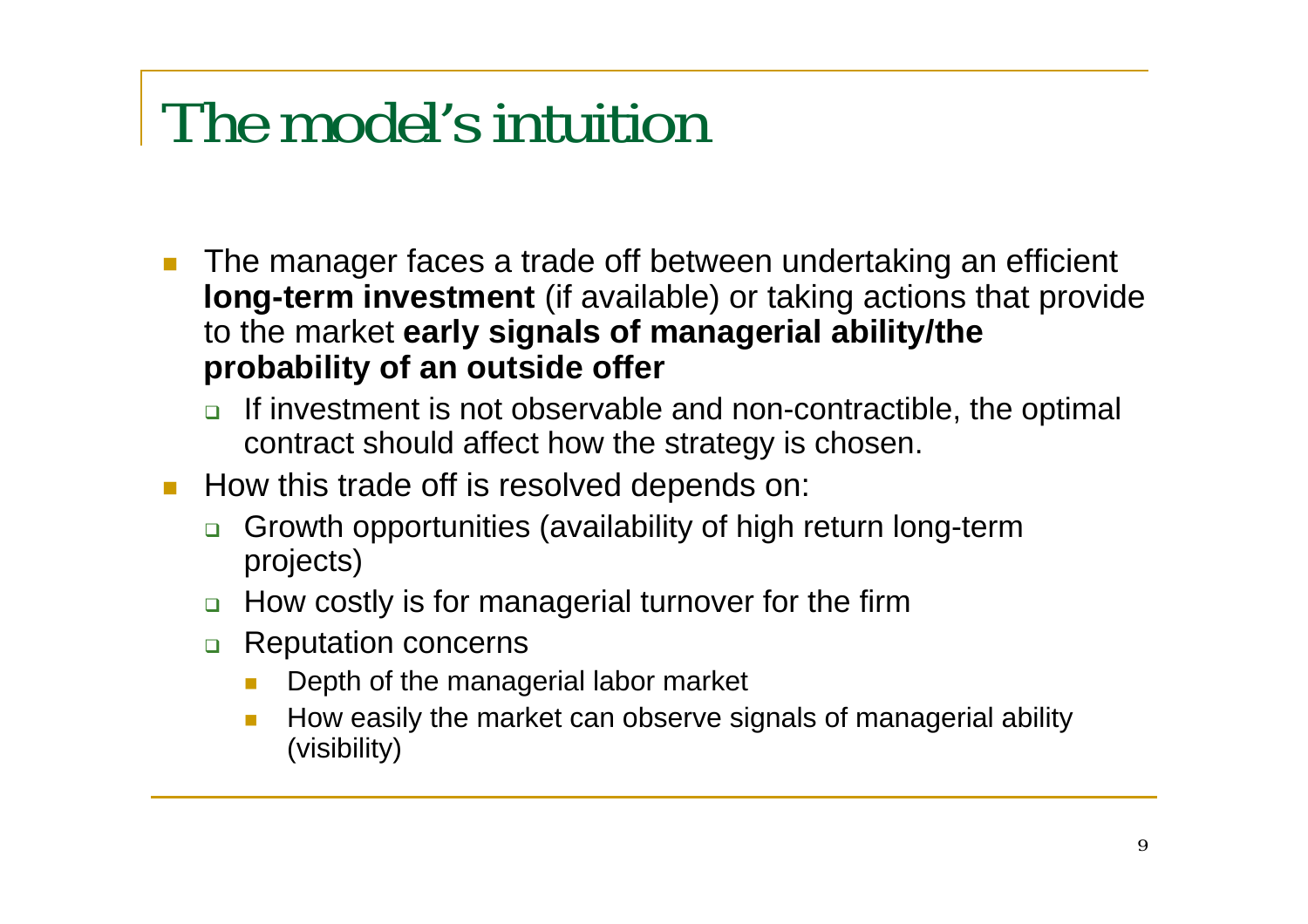## The model's intuition (2)

- **Long-term incentives are mostly needed for** the long-term project to be undertaken when the benefits of signaling managerial ability are stronger
	- □ Long-term contracts
- **However, the optimal outcome can be** reached also with the following types of contracts:
	- □ Short-term contracts
	- □ Restricted and unrestricted rights to future output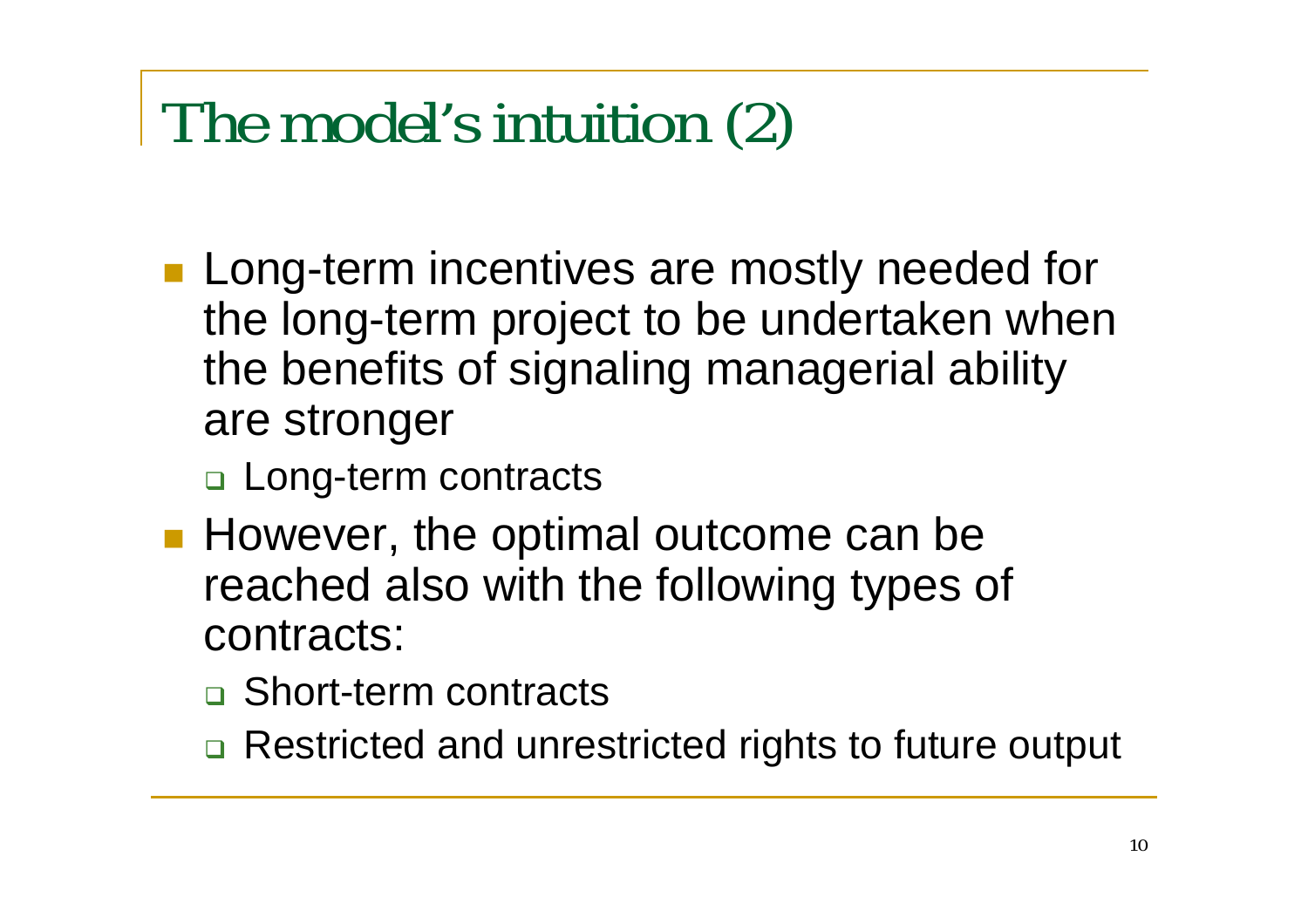#### The time-line

#### $t=0$   $t=1$   $t=2$  $t = 0$

 $t=1$ 

| •Contract is<br>signed<br>•The manager<br>observes<br>whether a<br>long-term<br>project is<br>available, and<br>chooses<br>investment. | •The output is realized                                                                                                                                                                                                | The output<br>is realized<br>and the<br>manager<br>receives<br>her second<br>period<br>compensation |
|----------------------------------------------------------------------------------------------------------------------------------------|------------------------------------------------------------------------------------------------------------------------------------------------------------------------------------------------------------------------|-----------------------------------------------------------------------------------------------------|
|                                                                                                                                        | • The manager receives first<br>period compensation                                                                                                                                                                    |                                                                                                     |
|                                                                                                                                        | •The manager sells unrestricted<br>rights to second period output if<br>she owns any<br>• With some probability that<br>depend on managerial activities in<br>the first period the manager<br>receive an outside offer |                                                                                                     |
|                                                                                                                                        | •The manager may<br>renegotiate the contract with<br>the firm.                                                                                                                                                         |                                                                                                     |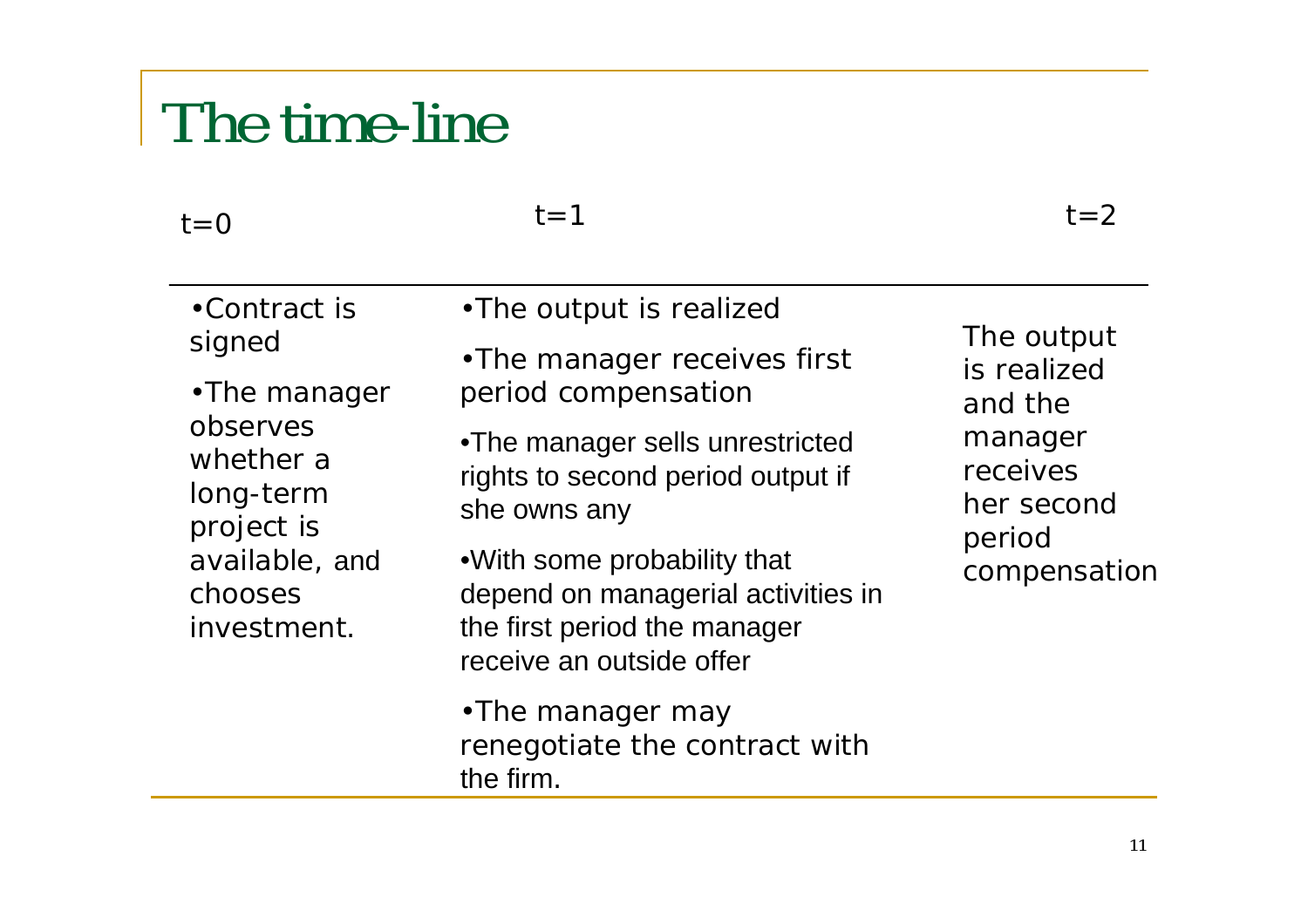## The model

- b. Managers are the only ones to observe whether a long-term project is available at *t=0:*
	- Long-term project advantages
		- F The long-term project has higher returns than the short-term project in the long run
	- Long-term project drawbacks
		- F A manager employed in the short-term project spends more time building marketable skills and is more likely to receive an outside "great" offer, W.
		- $\mathcal{L}_{\mathcal{A}}$  In the second period, the long-term project can be continued only in the initial firm (and needs the original manager), while a short-term project can be restarted in any other firm.

#### ■ Sort of "Career concern" model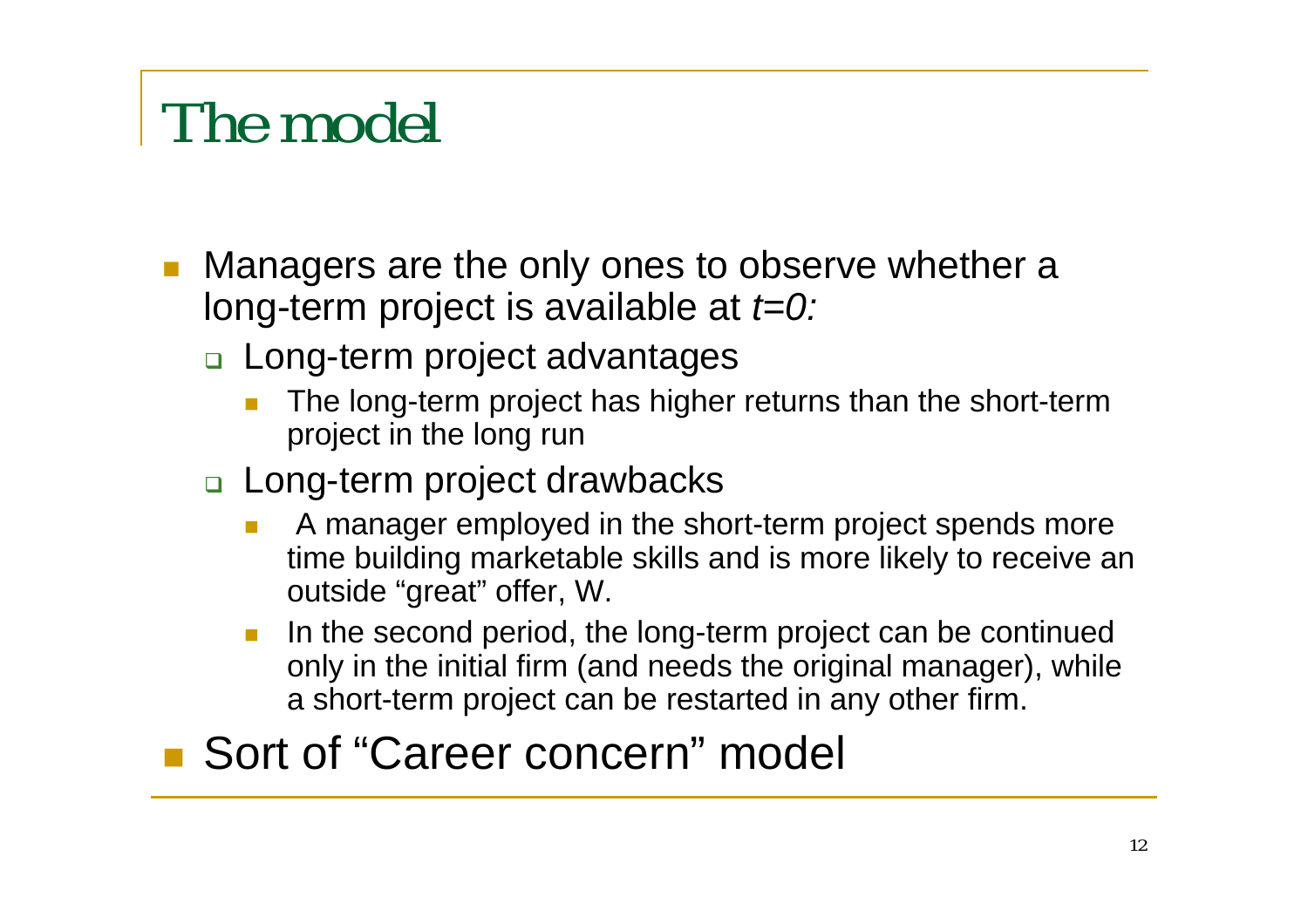### Short-term contracts

- $\blacksquare$  At t=1, the compensation offered by an **outside firm** depends on the outside options of the manager
- **The outside options in turn depend on the** choice of first period investment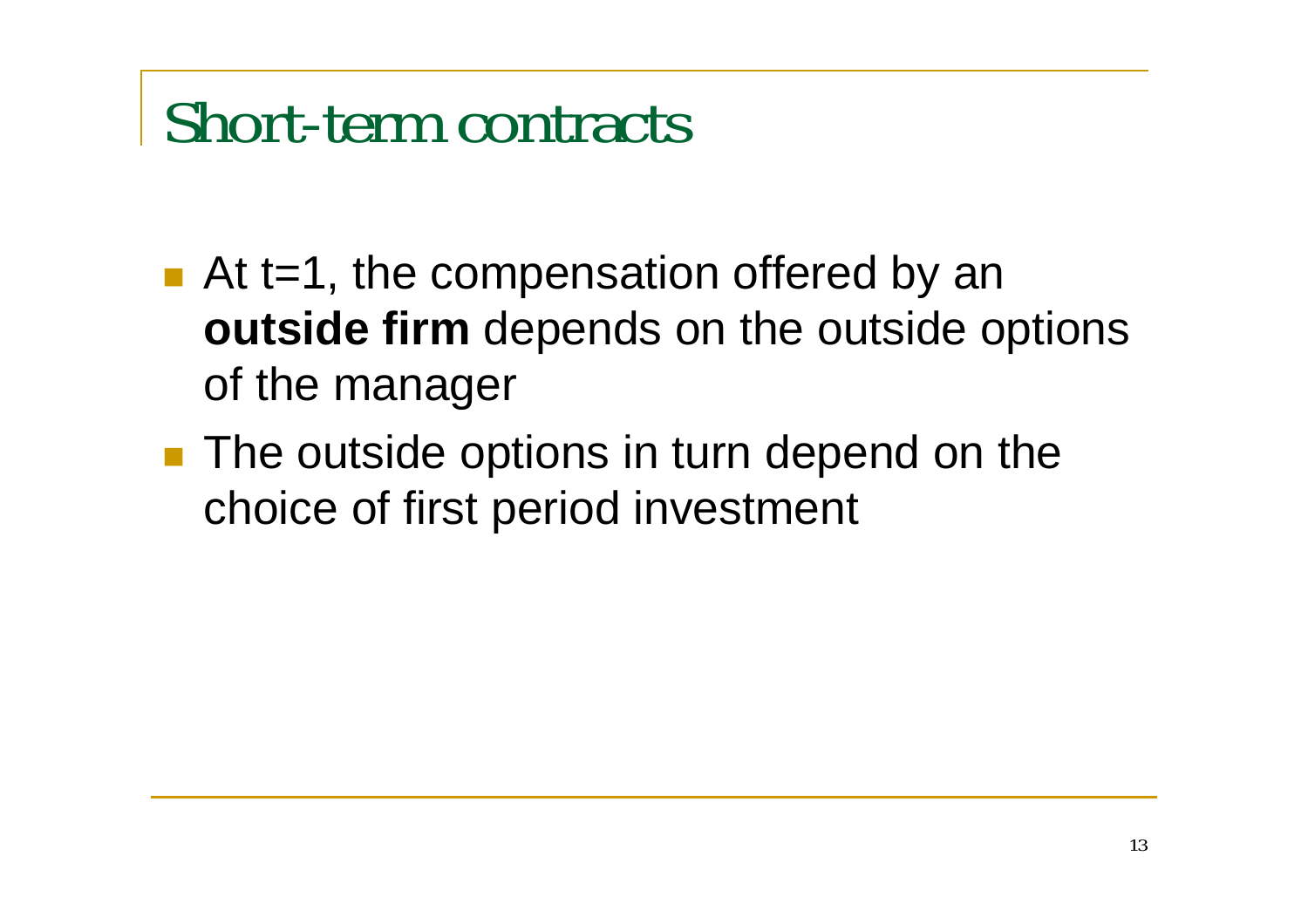## Short-term contracts (II)

- $\blacksquare$  At t=1, the first period employer has an incentive to share with the manager the difference in return between the long-term and the short term project only if
	- □ There are costs due to managerial turnover
		- F Entrenchment; sunk investment
	- The long-term project is available with low probability
- **The manager actually undertakes the long-term** project if available at t=0 if the probability of getting a great offer is relatively low;
	- □ The reputation gain is lower in countries with thinner labor market.
	- $\textcolor{red}{\mathsf{u}}$  If the manager works for a large company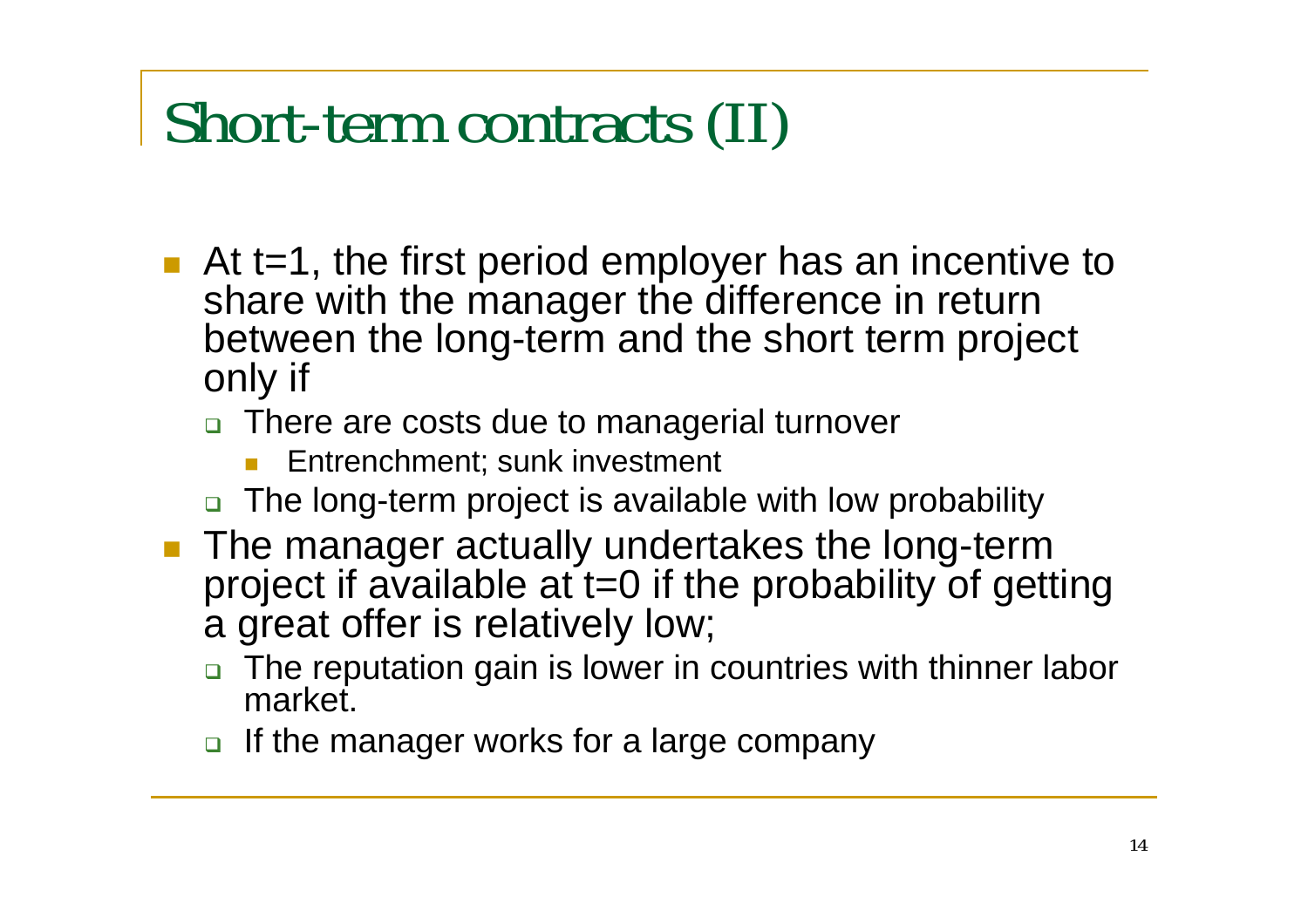## Short-term contracts (III)

- **The efficient project is undertaken if the** manager is offered fixed compensation and a bonus only if:
	- □ Turnover costs are sufficiently high
		- П Incentives to make irreversible investment at  $t=0$
	- **Managerial labor market** is thin or reputation is unimportant (eg, managers of large firms)
	- **Growth opportunities** are low
- **Project choice with short-term contracts may** vary with business cycles and across sectors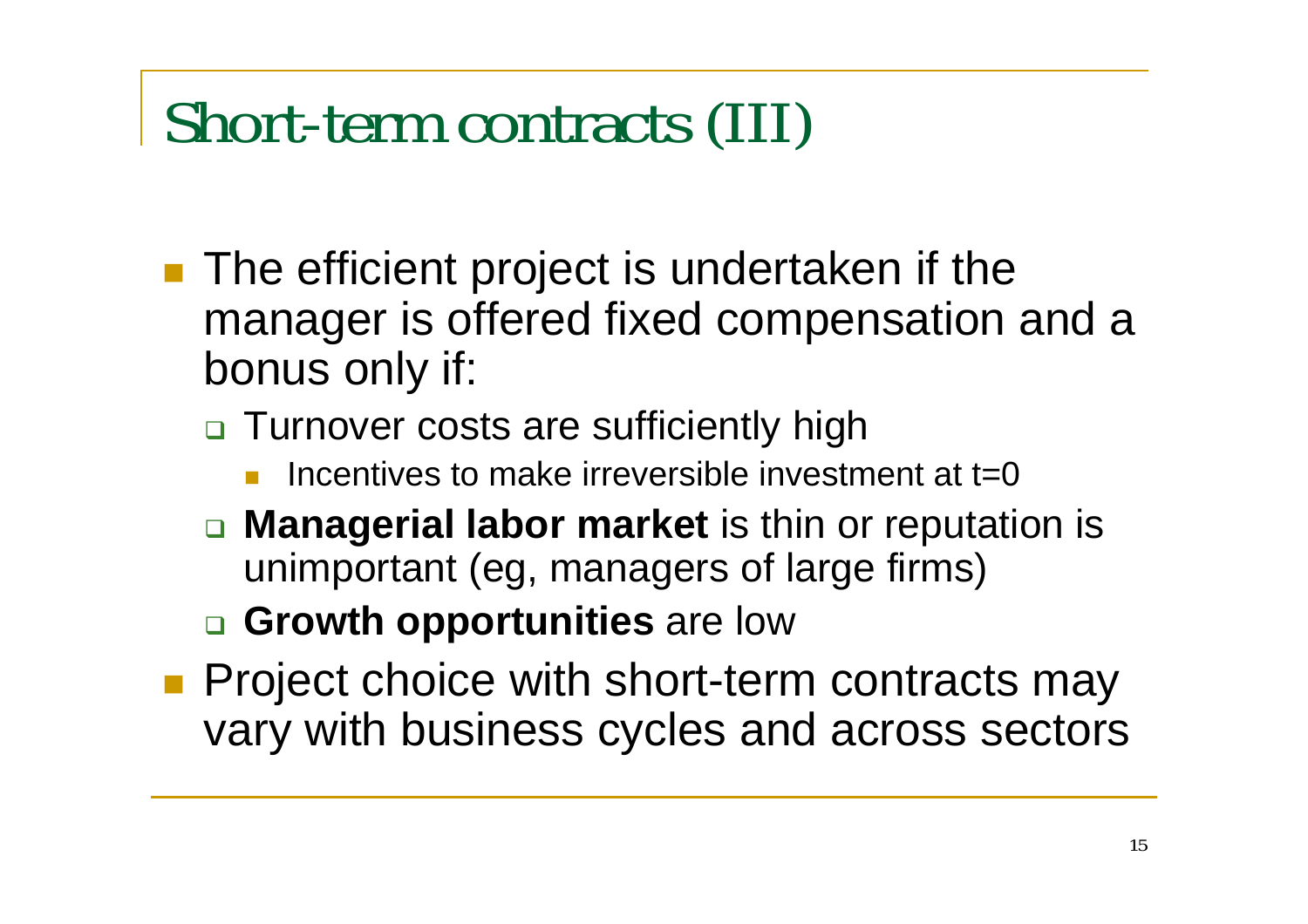## Long-term contract

- At t=0 the firm commits to second period compensation
	- □ Restricted rights to second period output
- The manager however can quit if at t=1 she receives an outside offer providing higher expected remuneration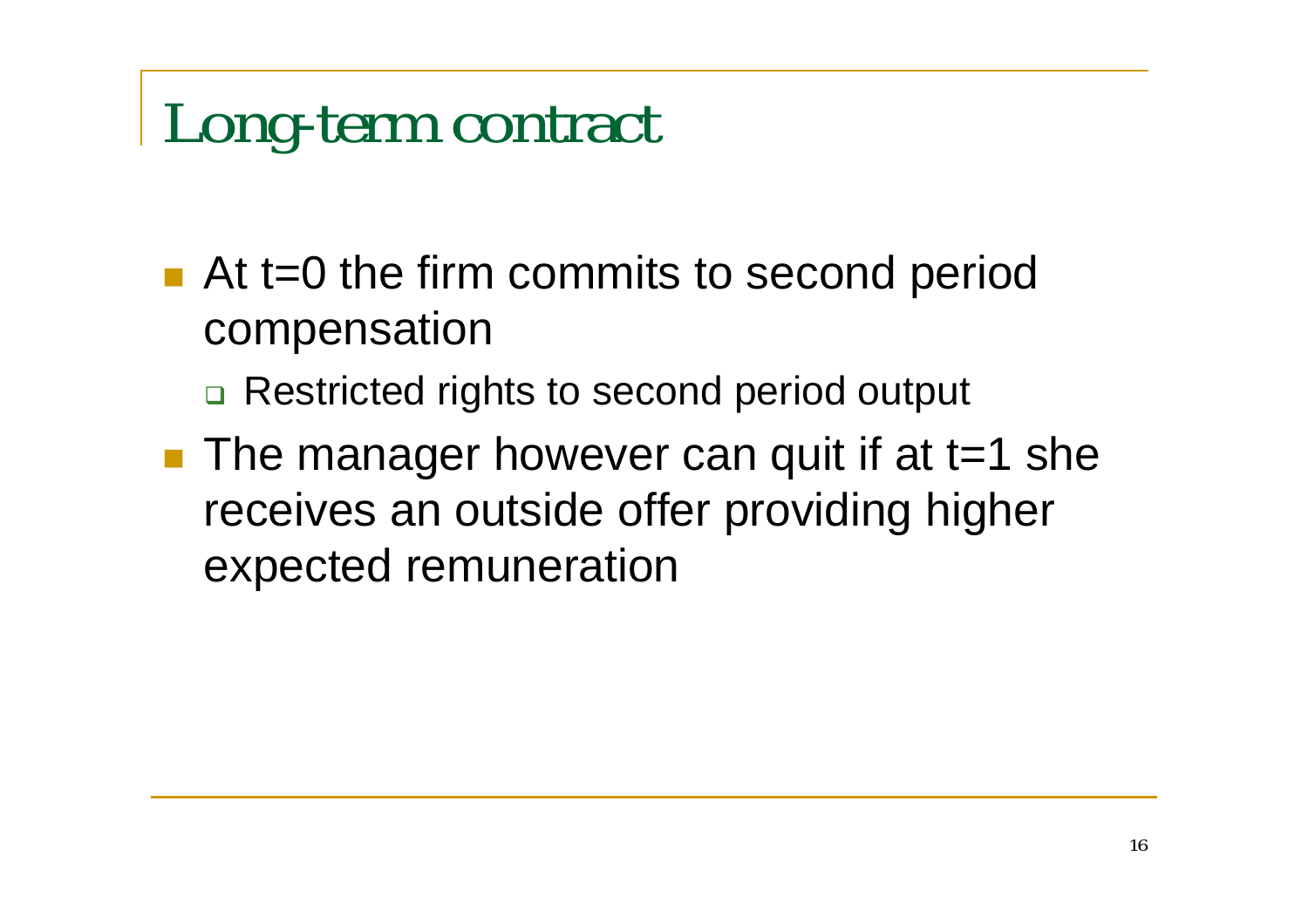## Long-term contract (III)

#### $\Box$ Main results:

- $\Box$  In the optimal contract, the deferred compensation is increasing in the level of transparency and the depth of the labor market
	- $\overline{\phantom{a}}$  The optimal deferred compensation is disjoint from actual performance in the first period
	- $\overline{\phantom{a}}$  Optimal contract can account for positive correlation between longterm incentives and level of compensation in the first period driven by growth opportunities
- □ The long-term contract is feasible only if growth opportunities are high or the returns of short and long-term projects sufficiently different
	- П The long-term contract causes an inefficiency if there is no long-term project as the firm commits to overpay the manager respect to the market
	- **The State** The long-term contract is not optimal if growth opportunities are low.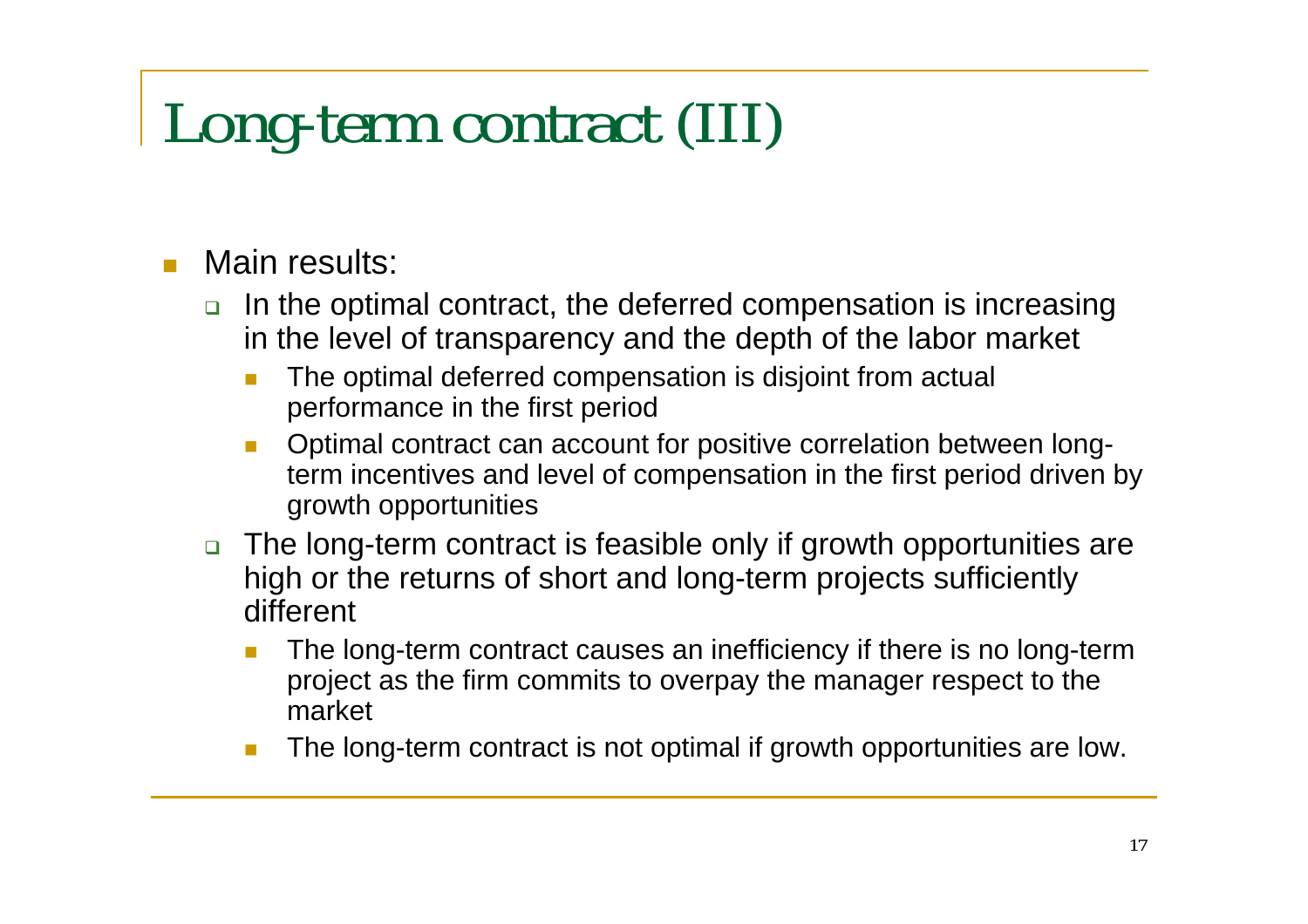## Long-term contract (IV)

#### **Nodel with shared surplus**

- $\Box$  If a long-term contract is needed to give the manager incentives to invest for the long-term, it may be optimal that the manager is no longer on the participation constraint
- □ Consistent with surge in executive compensation accompanied by increase in long-term performance sensitivity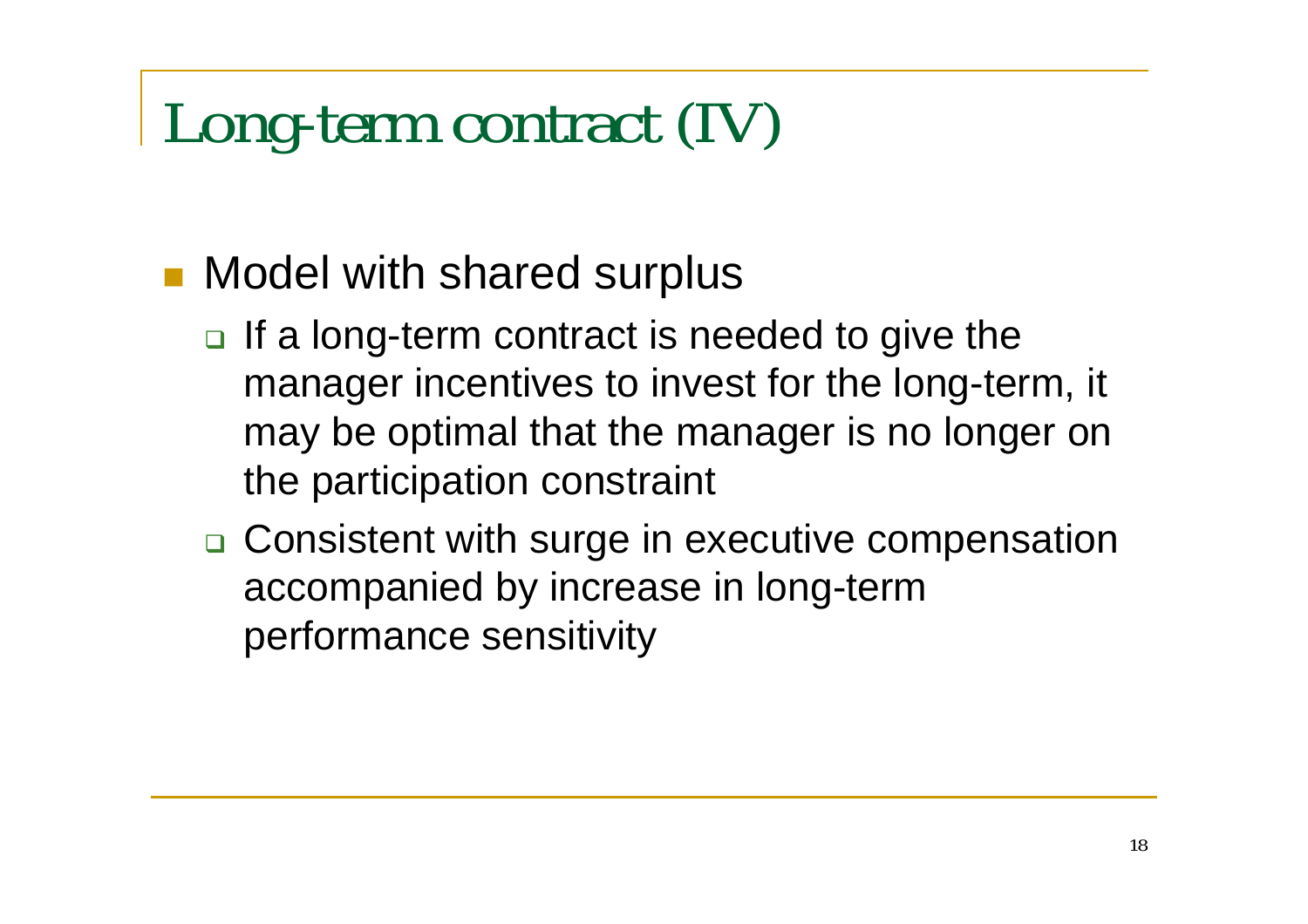## Unrestricted stocks

- Optimal to grant both restricted and unrestricted rights to second period output if growth opportunities are expected to be relatively low
	- □ Necessary condition:
		- $\Box$  The manager must have incentives to keep long-term stocks if he has a long term project
		- П A minimum of restricted rights to second period output must be granted
	- □ Incentives do not work any longer if stocks are overvalued (and expected to be so)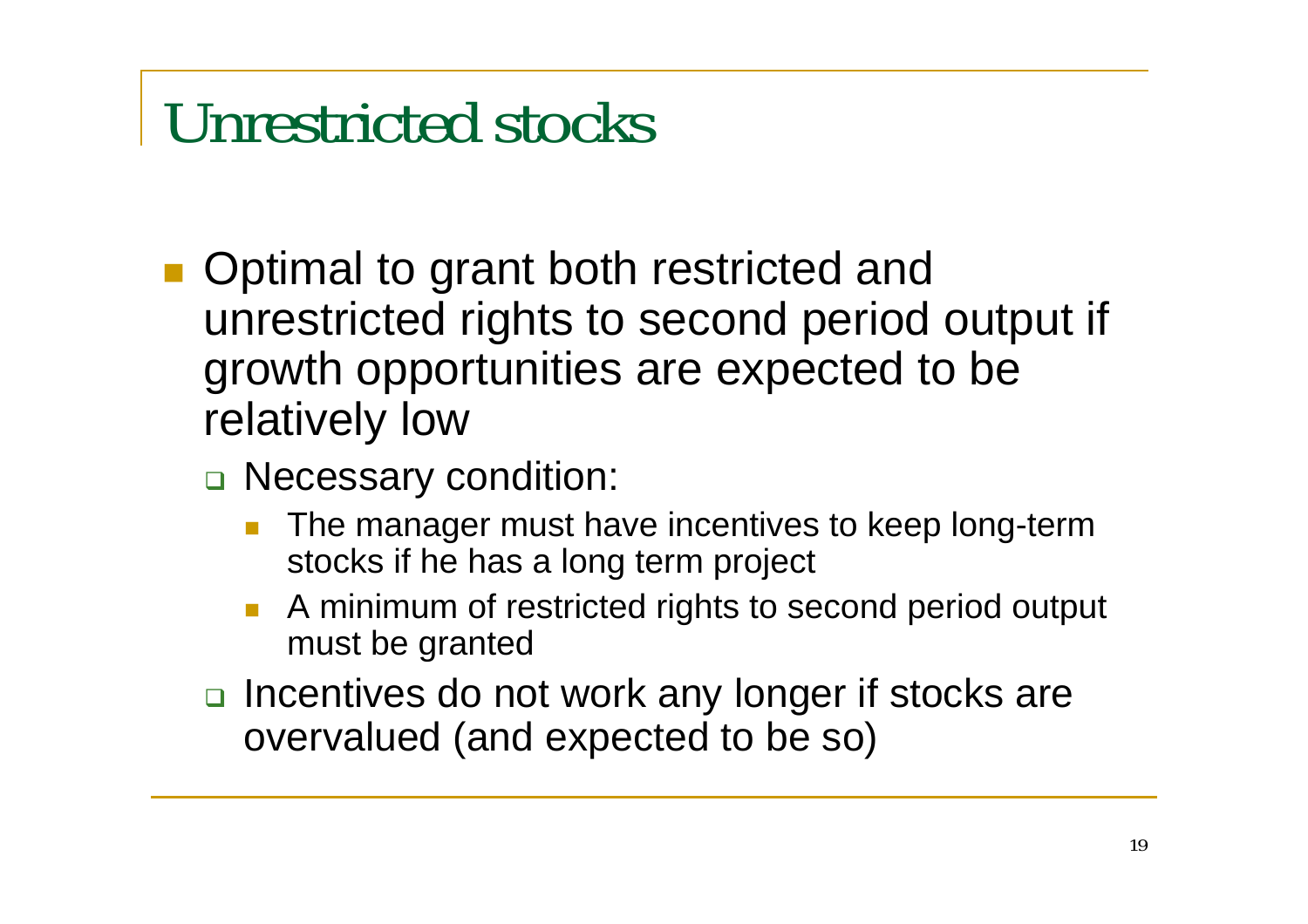### Empirical implications consistent with existing empirical studies

- П CEOs characteristics and compensation
	- **n** Individuals with stronger career concerns should get **stronger incentives**
		- In contrast to standard career concerns models; see Fama (1980), Holmstrom (1999) or Gibson and Murphy (1992)
		- More long-term incentives as the market becomes deeper because there are more external hires of CEOs
	- □ Consistent with the empirical evidence
		- F ■ Bryan, Hwang and Lilien (2000) show that **younger** CEOs receive **more deferred** compensation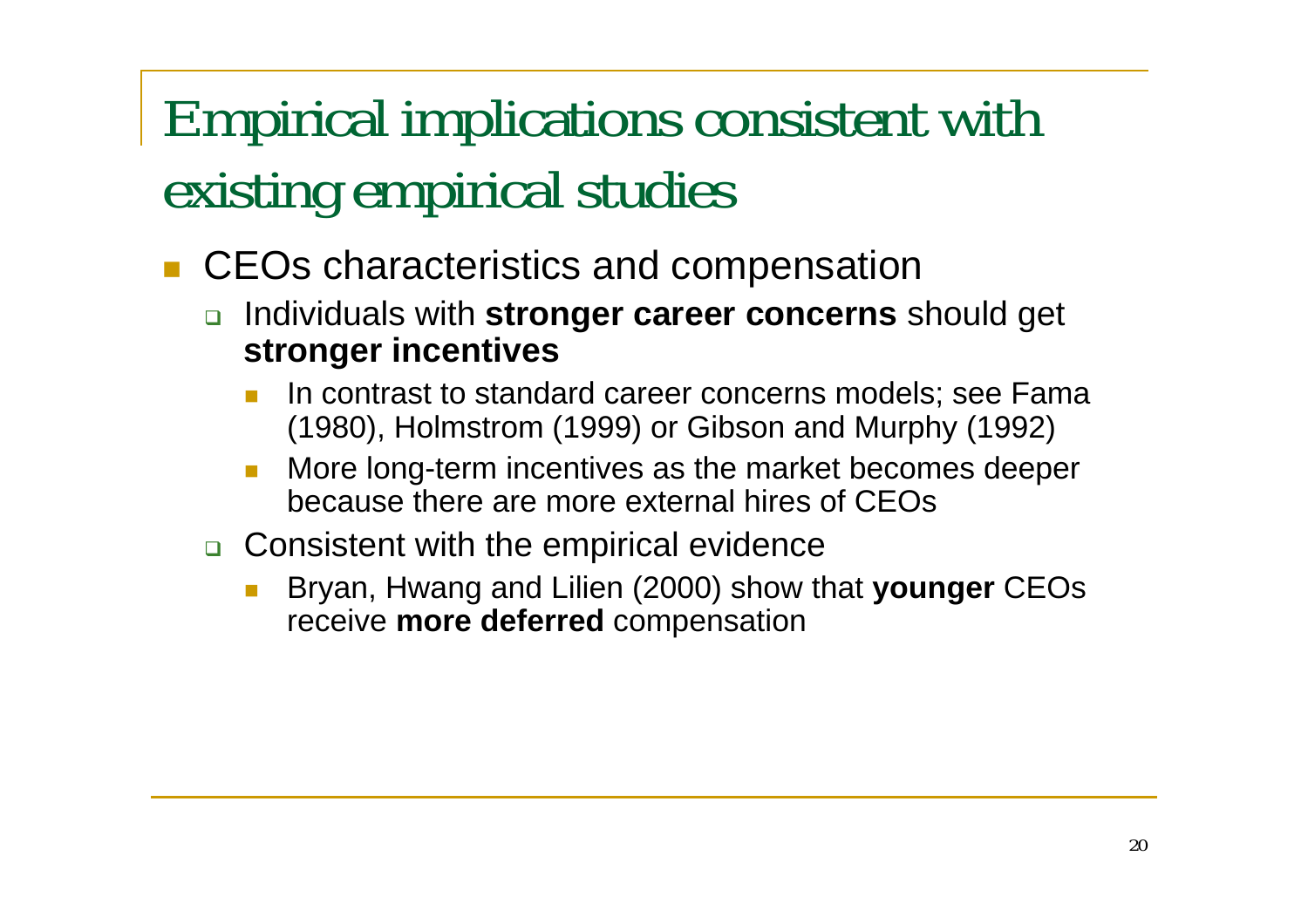### Empirical implications consistent with existing empirical studies (II)

- **Firm characteristics and compensation** 
	- □ Innovative firms grant more deferred compensation (Kole, 1997)
	- □ Firms with more growth options have higher executive compensation and more stock option plans (Smith and Watts, 1992)
	- □ Highly visible firms are the ones that abandon long-term incentives when growth opportunities decrease (Banerjee, Gatchev and Noe, 2004)
	- □ Small firms should grant more long-term compensation and restricted stocks